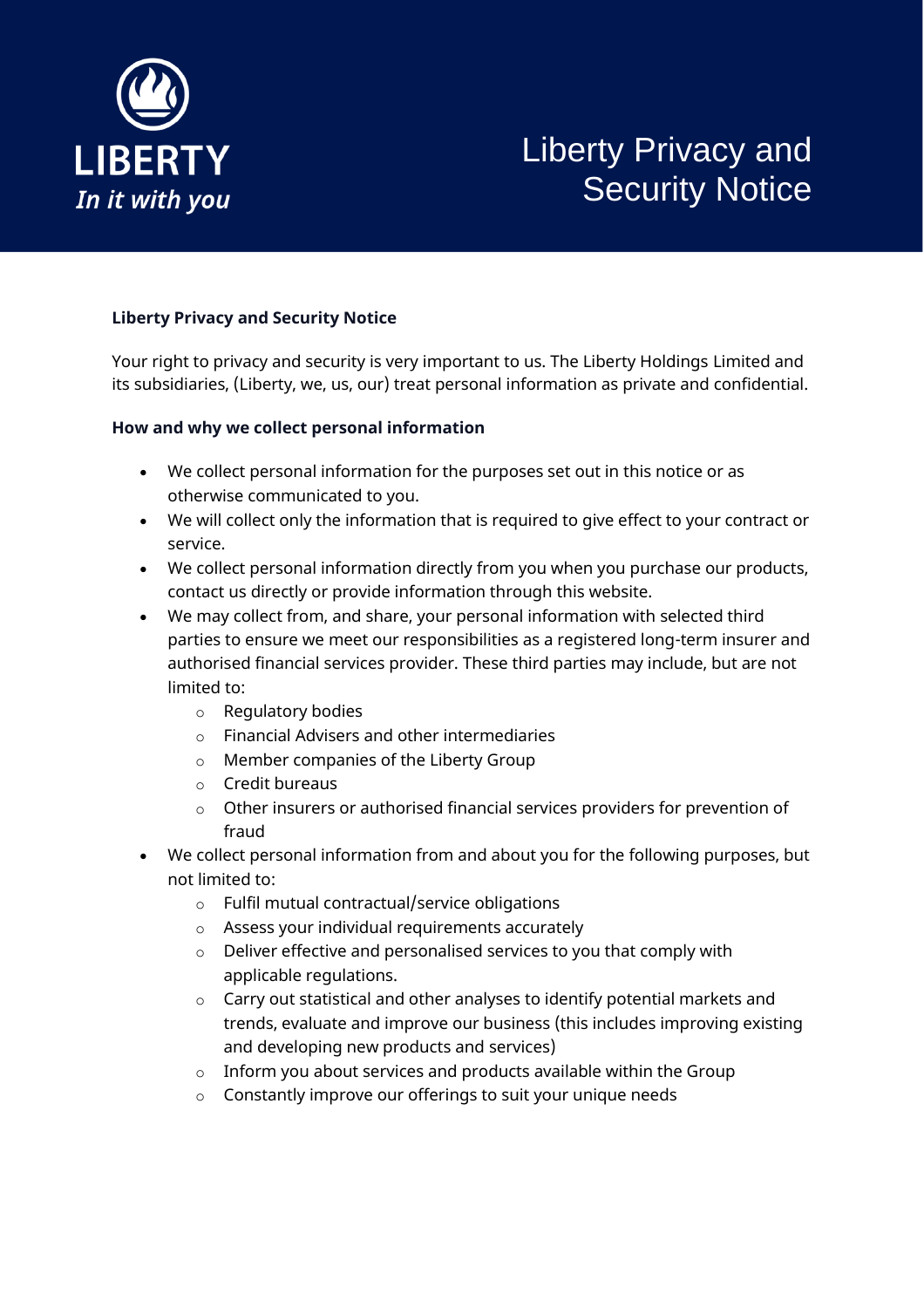- o To verify your identity
- o Conduct credit checks
- o Regulatory reporting
- o Comply with relevant regulatory requirements, including monitoring and analysing your account for credit, fraud, compliance and other risk-related purposes as required by law.
- o As otherwise allowed by law

Without your personal information, we may not be able to provide or continue to provide you with the products or services that you need.

## **Transfer across borders**

Liberty Group operates in several countries and, as such, personal information may be shared with group companies in other countries and processed in those countries under the privacy rules that bind the group.

Sometimes we will process your personal information in other countries, either to carry out your instructions or for ordinary business purposes. These countries may not have the same level of protection. We will only process your personal information based on a lawful basis as stipulated by Privacy Laws. If necessary, we will contractually oblige the party to whom we transfer your personal information to uphold our privacy principles, associated policies and practices.

#### **Storage**

We store personal information as required by law.

Your records will be deleted after the legal retention period has expired. However, it is possible that we may keep it for longer for legitimate business purposes or for the purpose of analytics. When this happens, all appropriate security controls will be in place to ensure security, integrity and confidentially.

#### **Our use of technology to follow your use of our website**

#### **Cookies**

We collect and examine information about visits to this website. We use this information to find out which areas of the website people visit most. This helps us to add more value to our services. This information is gathered in such a way that we do not get personal information about any individual or their online behaviour on other websites. We may use any of the cookie types shown below.

We use cookie technology on some parts of our website. Cookies are small pieces of text that are saved on your Internet browser when you use our website. The cookie is sent back to our computer each time you visit our website. Cookies make it easier for us to give you a better experience online. You can stop your browser from accepting cookies, but if you do,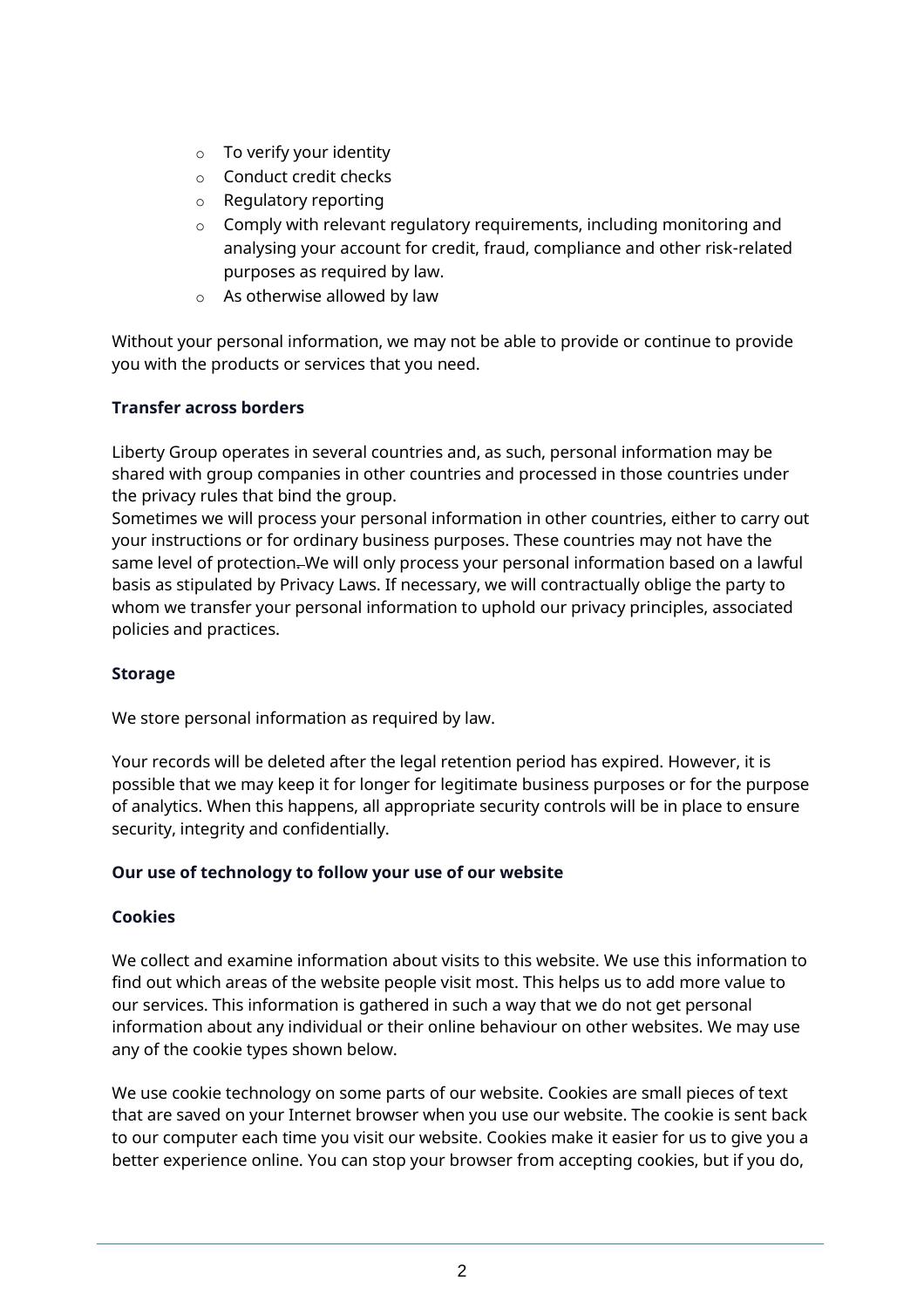some parts of our website or online services may not work. We recommend that you allow cookies.

#### **Types of cookies**

#### **Session cookies**

Session cookies, also known as 'temporary cookies', help websites recognise users and the information provided when they navigate through a website. Session cookies only retain information about a user's activities for as long as they are on the website. Once the web browser is closed, the cookies are deleted. These are commonly used on shopping websites or e-commerce websites.

#### **Permanent cookies**

Permanent cookies, also known as 'persistent cookies', remain in operation even after the web browser has closed. For example, they can remember login details and passwords, so web users don't need to re-enter them every time they use a site.

## **First-party cookies**

First-party cookies are installed directly by the website (i.e. domain) the user is visiting (i.e. the URL shown in the browser's address bar). These cookies enable website owners to collect analytics data, remember language settings, and perform other useful functions that provide a good user experience.

## **Third-party cookies**

Third-party cookies are installed by third parties with the aim of collecting certain information from web users to carry out research into, for example, behaviour, demographics or spending habits. They are commonly used by advertisers who want to ensure that products and services are marketed towards the right target audience.

#### **Flash cookies**

Flash cookies, also known as 'super cookies', are independent of the web browser. They are designed to be permanently stored on a user's computer. These types of cookies remain on a user's device even after all cookies have been deleted from their web browser.

# **Marketing by post, email or text messages**

If you give us permission, we may use your personal or other information to tell you about products, services and special offers from us or other companies that may interest you. We will do this by post, email or text message (SMS). If you later decide that you do not want us to do this, please contact us and we will stop doing so. This may be done by emailing us at [customervoice@libertygroup.co.bw](mailto:customervoice@libertygroup.co.bw) or call us at 3180262.

# **Third parties**

We ask other organisations to provide support services to us. When we do this, they must agree to our privacy policies if they need access to any personal information to carry out their services.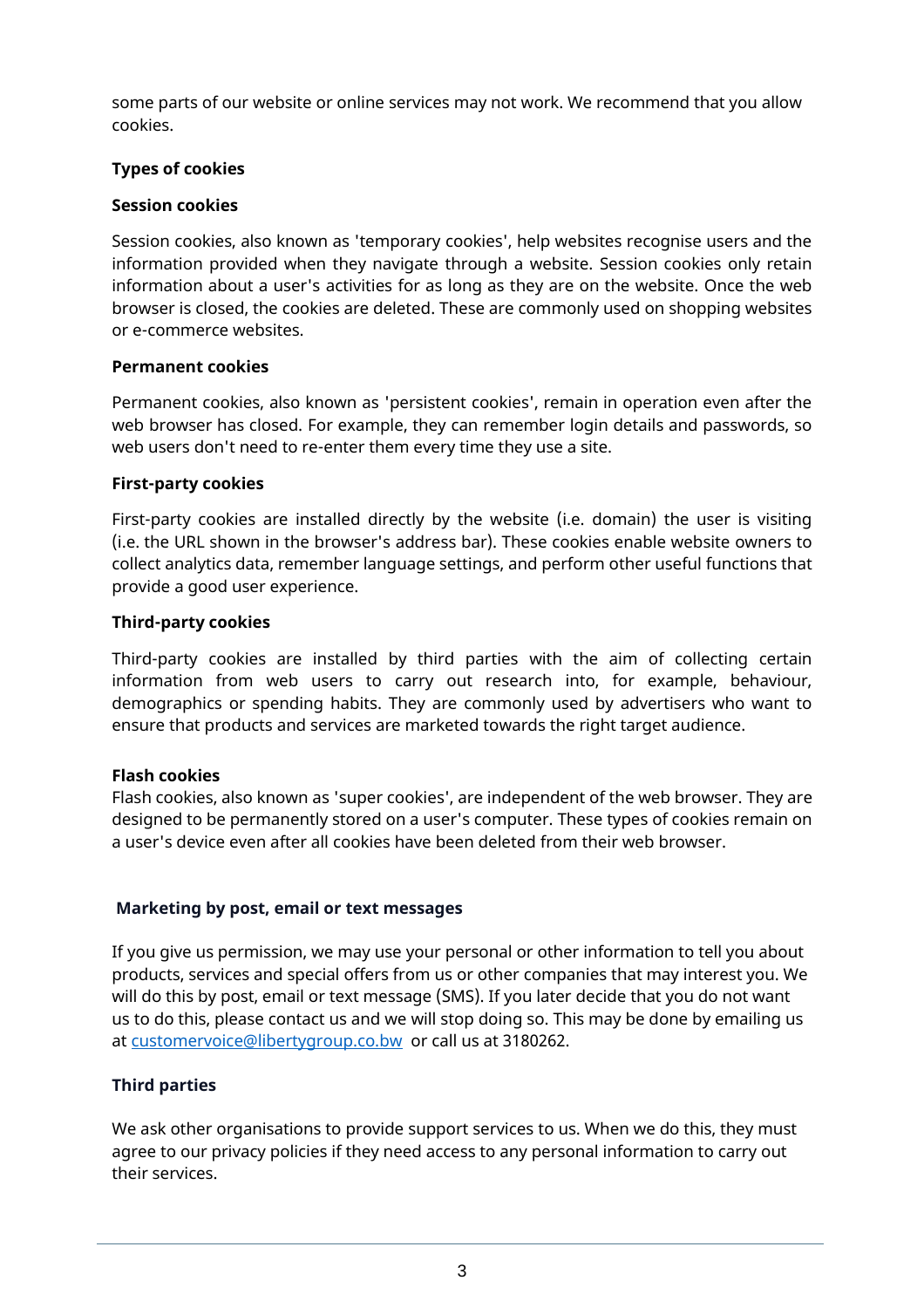Our website may contain links to or from other websites. We try to link only to websites that also have high standards and respect for privacy, but we are not responsible for their security and privacy practices or their content. We recommend that you always read the privacy and security notices on these websites.

#### **When we may reveal personal information without consent**

We will not disclose your personal information to anyone outside Liberty or certain of our service providers without your permission, except when:

- we are obliged do so by law or in terms of a court order
- it is in the general welfare of the public
- we need to do so to protect our rights
- there is a legitimate purpose for the sharing.
- Other members of Liberty Group, connected companies, subsidiary companies, associates, cessionaries, partners, contractors, authorised agents, Joint Venture partners.
- Group employees, as required by their employment conditions
- Parties that you have authorised to obtain on your behalf
- Attorneys, tracing agents, and other persons that assist with the enforcement of contractual agreements.
- Courts of law or tribunals that require personal information to adjudicate referrals, actions or applications.
- Law enforcement and fraud prevention agencies
- Trustees, executors or curators appointed by a court of law.

## **When will we use customers' personal information to make automated decisions about them?**

Where the law allows, Automated decisions make use of your personal information to reach a decision without humans involved. This decision may influence you and you have the right to query such decision and Liberty is obliged to provide the reason(s) for the decisions as far as reasonably possible.

#### **Our security practices**

- We are committed and obliged to implement all reasonable controls to safeguard access to your personal information.
- Where third parties are required to process your personal information in relation to the purposes set out in this notice and for other legal requirements, we ensure that they are contractually bound to apply the appropriate security practices.
- All use of our website and transactions processed through it are protected by encryption (secret codes) in line with international standards.
- We may share with, or receive, personal information from parties as set out above, where these parties reside outside the Republic of Botswana.